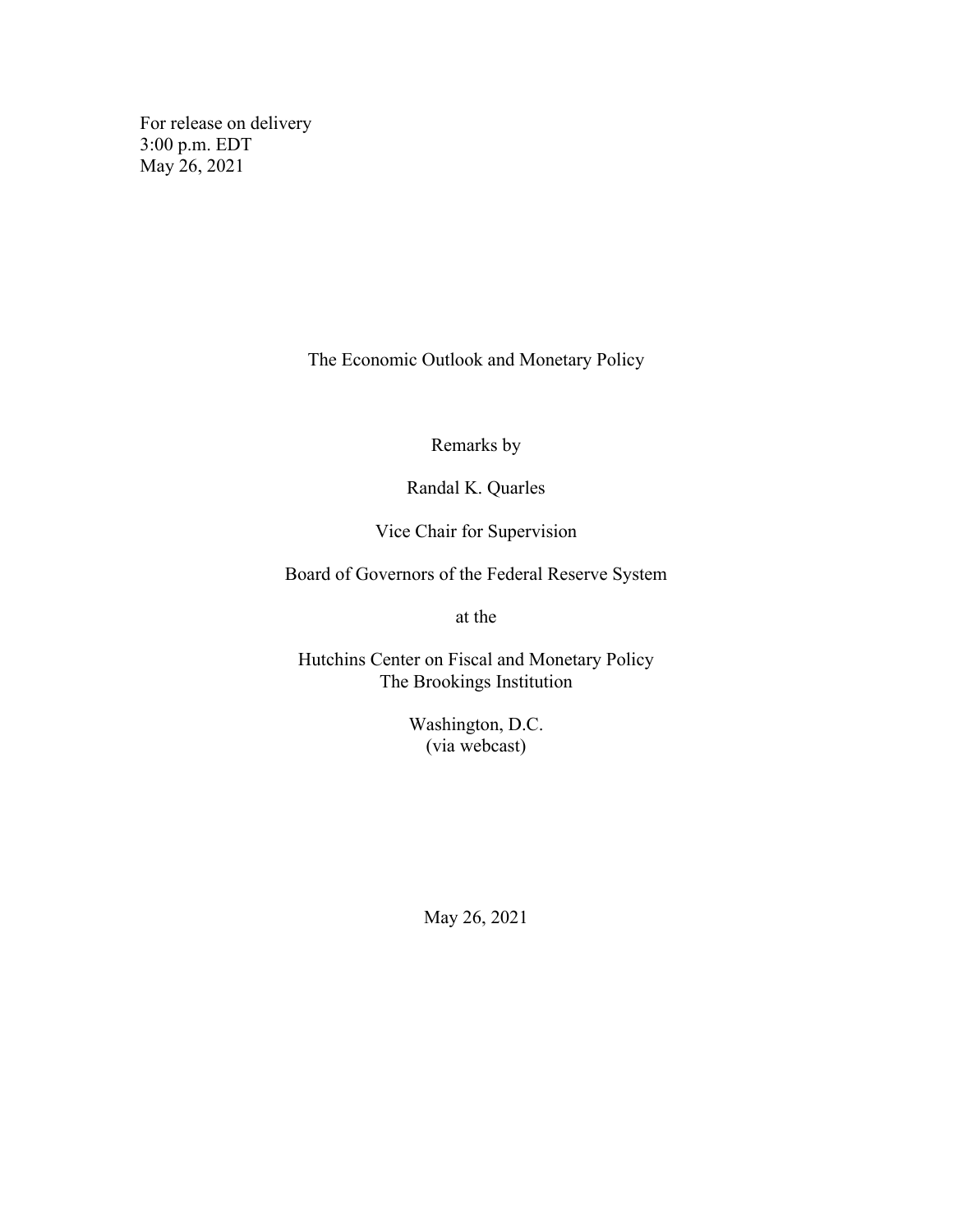Thank you, David, and thank you to Brookings and the Hutchins Center for the opportunity to lead things off and be part of this very distinguished panel. Today, I will explain why I expect the U.S. economy to continue growing strongly over the remainder of this year and what the implications of that outlook are for monetary policy.<sup>[1](#page-1-0)</sup>

After the shutdowns and other measures taken in response to the COVID-19 outbreak last spring caused the swiftest and deepest recession in U.S. history, the economy has made a powerful recovery. Households and businesses adapted, supported by the flexibility and inherent strength of our market-based economy, by the continued resilience of our banking system, and by significant fiscal and monetary policy support. Highly accommodative monetary policy by the Federal Reserve has fostered strong growth in interest rate–sensitive sectors of the economy such as housing and durable goods, offsetting some of the historic weakness in the service sector last year. With the service sector reopening while other household and business spending remains strong, I expect rapid growth to continue for some time before slowing to a still robust pace next year.

Inflation is running significantly above the Federal Reserve's longer-run goal of 2 percent primarily as a result of three factors: the surge in demand as more services come back on line while goods spending remains robust, the emergence of bottlenecks in some supply chains, and the very low inflation readings recorded last spring dropping out of the calculation of 12-month inflation. For reasons I will detail in a moment, I expect that a significant portion of that recent boost to inflation will be transitory, and that it will

<span id="page-1-0"></span><sup>&</sup>lt;sup>1</sup> All of my remarks today represent my own views and not necessarily those of my colleagues on the Federal Open Market Committee.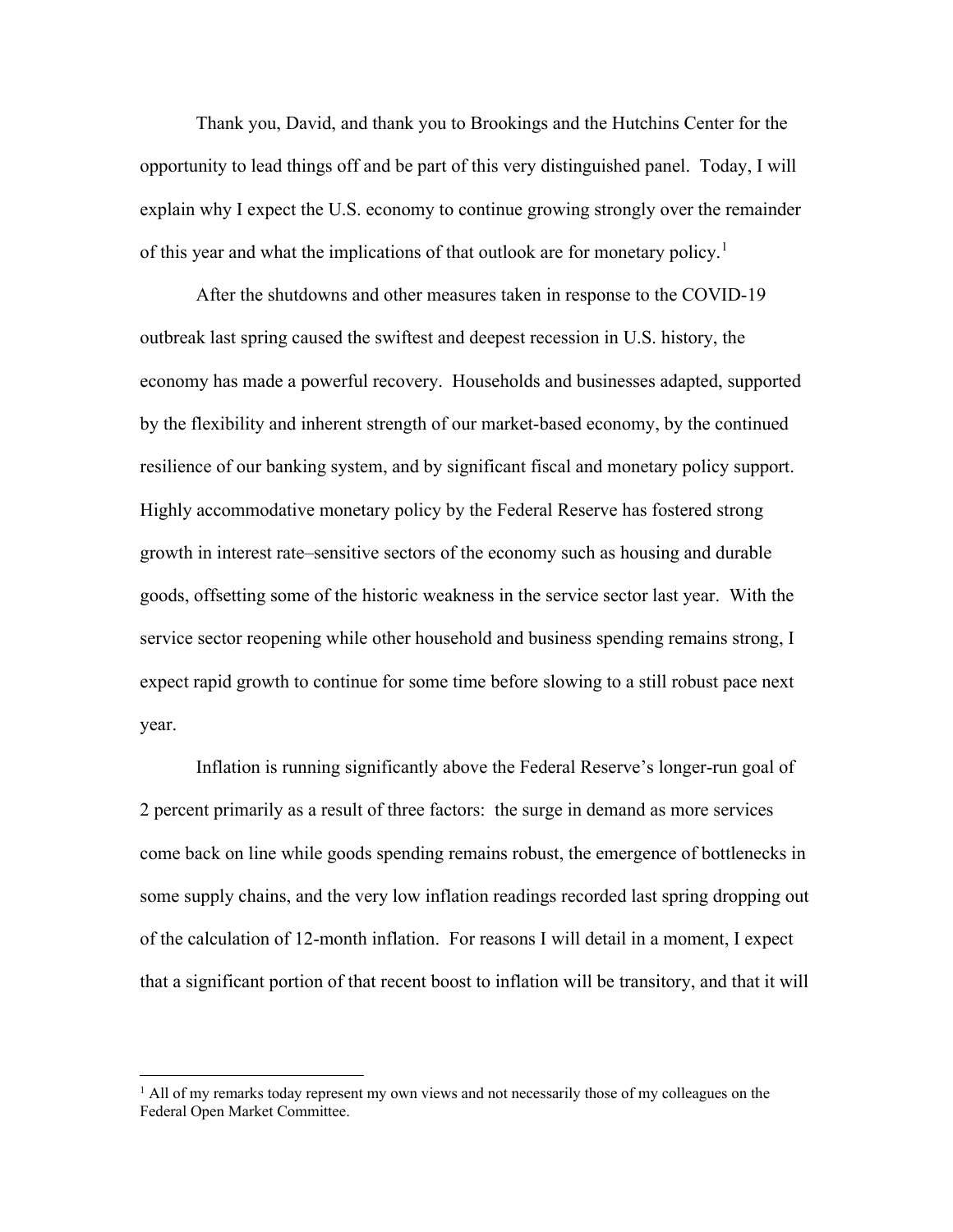not interfere with the rapid growth driving progress toward the Fed's maximumemployment goal.

We've come a long way since last spring, but reopenings over the past year have been uneven, so it will still be some time before we repair all the economic damage. Supply bottlenecks will likely hinder the quick expansion of production in some industries in the next few months and raise some costs—in some cases significantly. The progress in reopening has been slower in countries that are among our largest trading partners, weighing on U.S. growth by reducing demand for U.S. exports. But even with those impediments, I believe the strong recovery will keep rolling forward. Let me walk through the evidence for that optimistic view.

First, I see increasing recognition by the private and public sectors that a broad reopen[i](#page-12-0)ng can proceed safely.<sup>i</sup> The Centers for Disease Control and Prevention has dropped most social-distancing recommendations for vaccinated people.<sup>[2](#page-2-0)</sup> Although local COVID-19 restrictions on schooling and economic activity continue in some areas, most schools are teaching in person at least part time and more than half of states have dropped all capacity constraints on restaurants, bars, and retail establishments. More than a dozen more states are planning to do so over the coming weeks.

With these reopenings, consumer spending, which is two-thirds of gross domestic product (GDP), will remain robust, supported by personal income that has, thanks to significant fiscal support, now surpassed the trend it was on before the COVID event. April's retail sales results were flat, but that came after enormous gains in March that

 $-2-$ 

<span id="page-2-0"></span><sup>&</sup>lt;sup>2</sup> See Centers for Disease Control and Prevention (2021), "Interim Public Health Recommendations for Fully Vaccinated People," webpage, [https://www.cdc.gov/coronavirus/2019-ncov/vaccines/fully](https://www.cdc.gov/coronavirus/2019-ncov/vaccines/fully-vaccinated-guidance.html)[vaccinated-guidance.html.](https://www.cdc.gov/coronavirus/2019-ncov/vaccines/fully-vaccinated-guidance.html)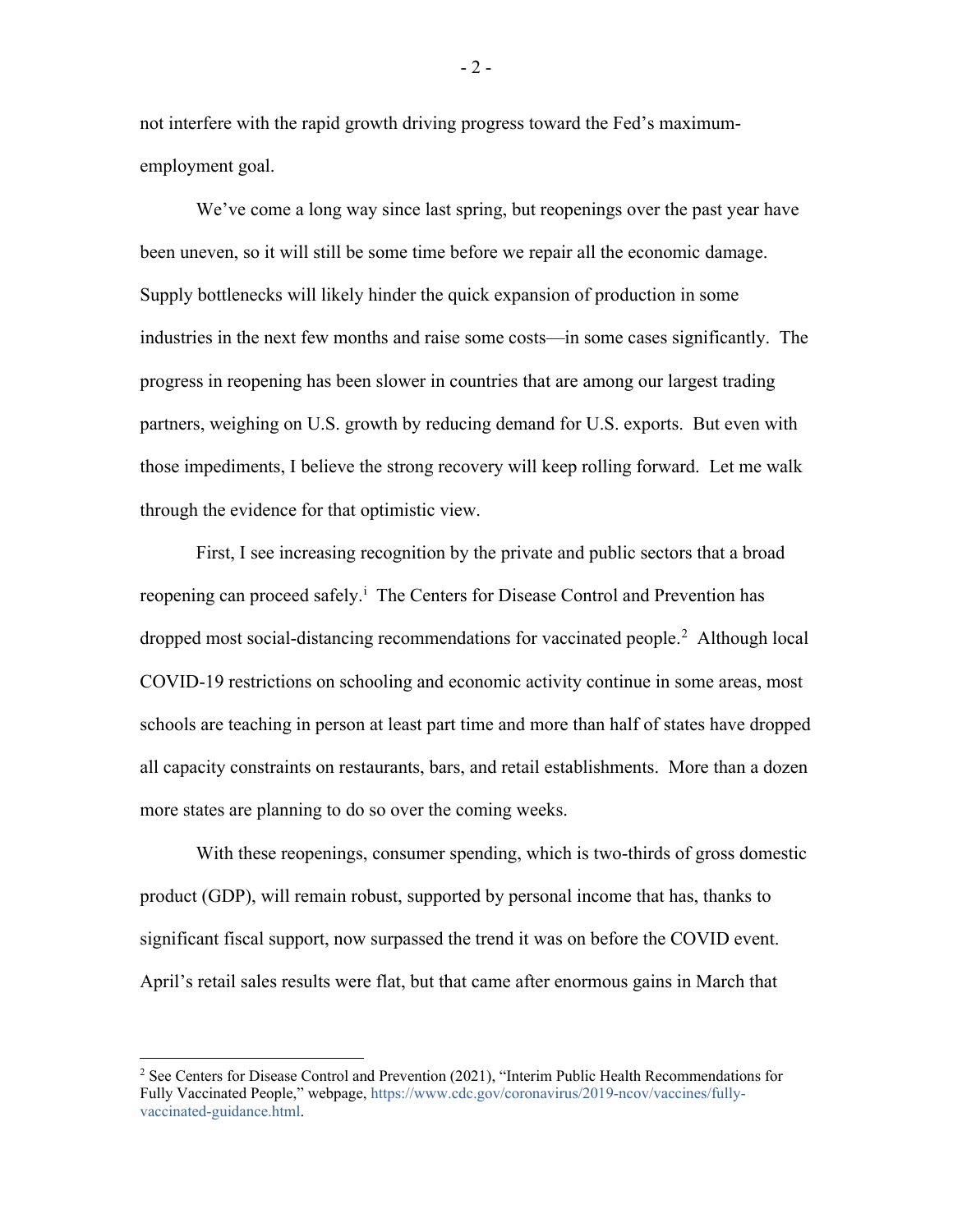were boosted by the latest round of stimulus checks. Looking beyond the headline numbers, sales were up 13 percent in March and 3 percent in April at restaurants and bars, one of the sectors hardest hit by the COVID-19 event. April and March were the third- and fourth-best months for vehicle sales to consumers in U.S. history, if you filter out sales to car rental companies, a sector just beginning to recover.

You might expect this bounce will subside after consumption regains the strong trend it was on pre-COVID-19, but one reason I think it will continue is the still high rate at which people have been adding to their savings. Even as personal consumption expenditures rose at a huge 10 percent annual rate in the first quarter of 2021, the saving rate averaged 21 percent over those three months. Again, a lot of that reflected the most recent round of stimulus payments, but as employment grows and people return to normal life and work, the accumulated stock of savings will support spending for many months to come.

Business investment took a big hit in the first half of 2020 but has come back strongly and is now running above pre-pandemic levels. Current indicators of business spending are pointing to continued elevated levels of investment in the months ahead. Supply bottlenecks have depleted inventories for many goods and rebuilding those inventories will be an important supplement for business spending and factory output.

I see two potential headwinds for the economy: the uneven global recovery and the aforementioned supply bottlenecks. Strong U.S. demand is boosting imports, but weaker demand outside the United States, where recovery is slower, is restraining exports, and that problem may not resolve for some time. Supply bottlenecks are more

- 3 -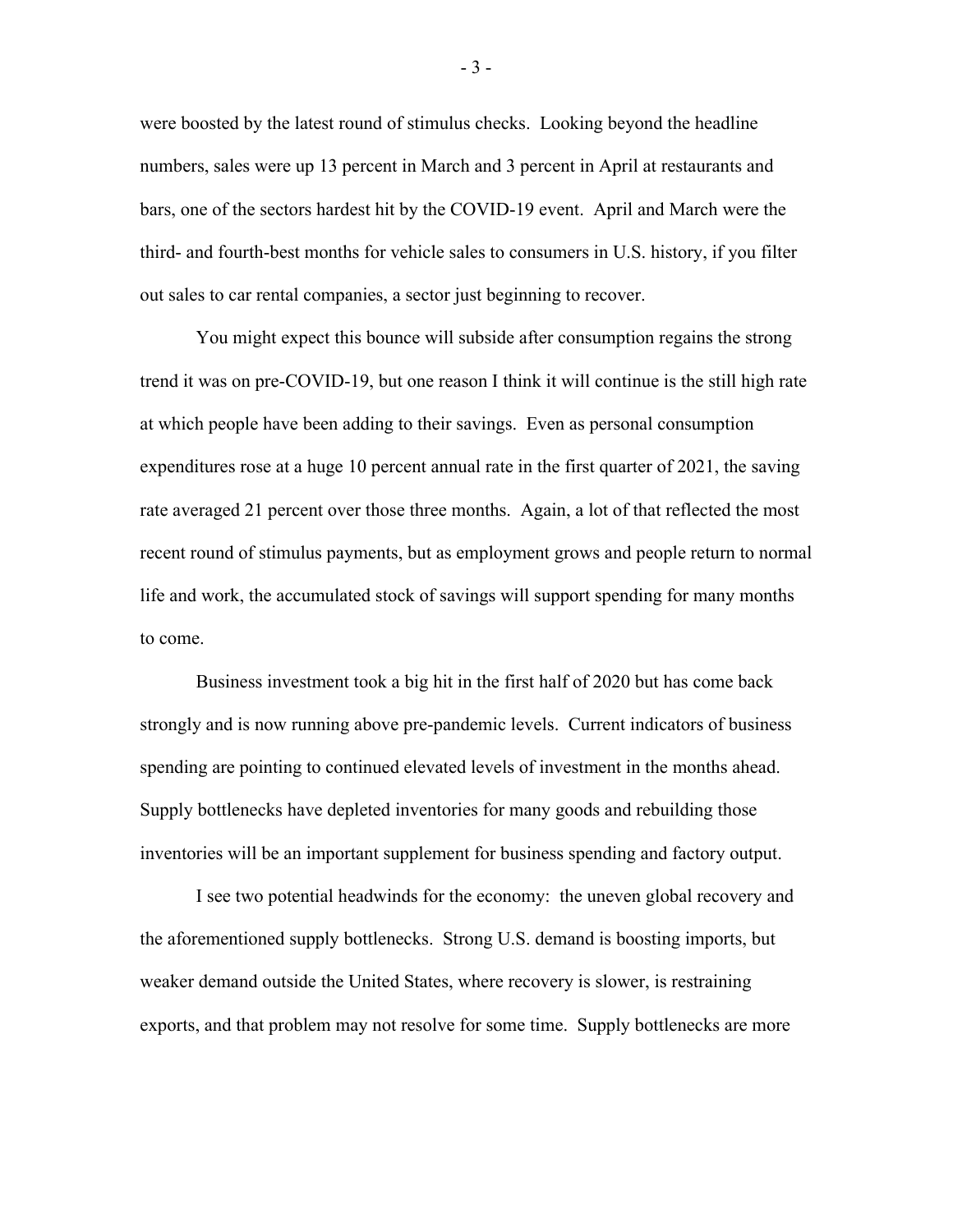prevalent now, especially in the auto and housing industries, with shortages of inputs leading to slower production that reduces employment growth.

Although I expect employment to rise significantly in coming months, the picture is more mixed for the labor market than it is for spending. The unemployment rate remains at 6.1 percent, compared with 3.5 percent pre-COVID-19, and there are 8 million fewer jobs. Despite recent gains amid reopenings, employment in the travel, leisure, and food services sectors remains well below pre-pandemic levels.

My optimism here reflects the apparent recovery in overall labor demand—by many metrics, job openings are above 2019 levels, including for workers without a college degree, a group especially affected last year. In the Job Openings and Labor Turnover Survey data for March, private-sector job openings as a percentage of total employment increased to 5.6 percent, which is above the previous record for that series set in November 2018.

Job growth of 266,000 in April was a disappointing slowdown from recent months, but good news lurked beneath the headlines: For those who were working, average hours increased; the number of people working part time because they couldn't find full-time jobs decreased significantly; and wage growth was very strong.

The underlying strength in hours and wages lends support to widespread reports that worker shortages are impeding hiring. Labor force participation remains about 3-1/2 million people lower than before COVID-19. Among the many factors driving this shortage, as indicated by the Federal Reserve's report *Economic Well-Being of U.S. Households in 2020,* is parents who need to care for their children because of remote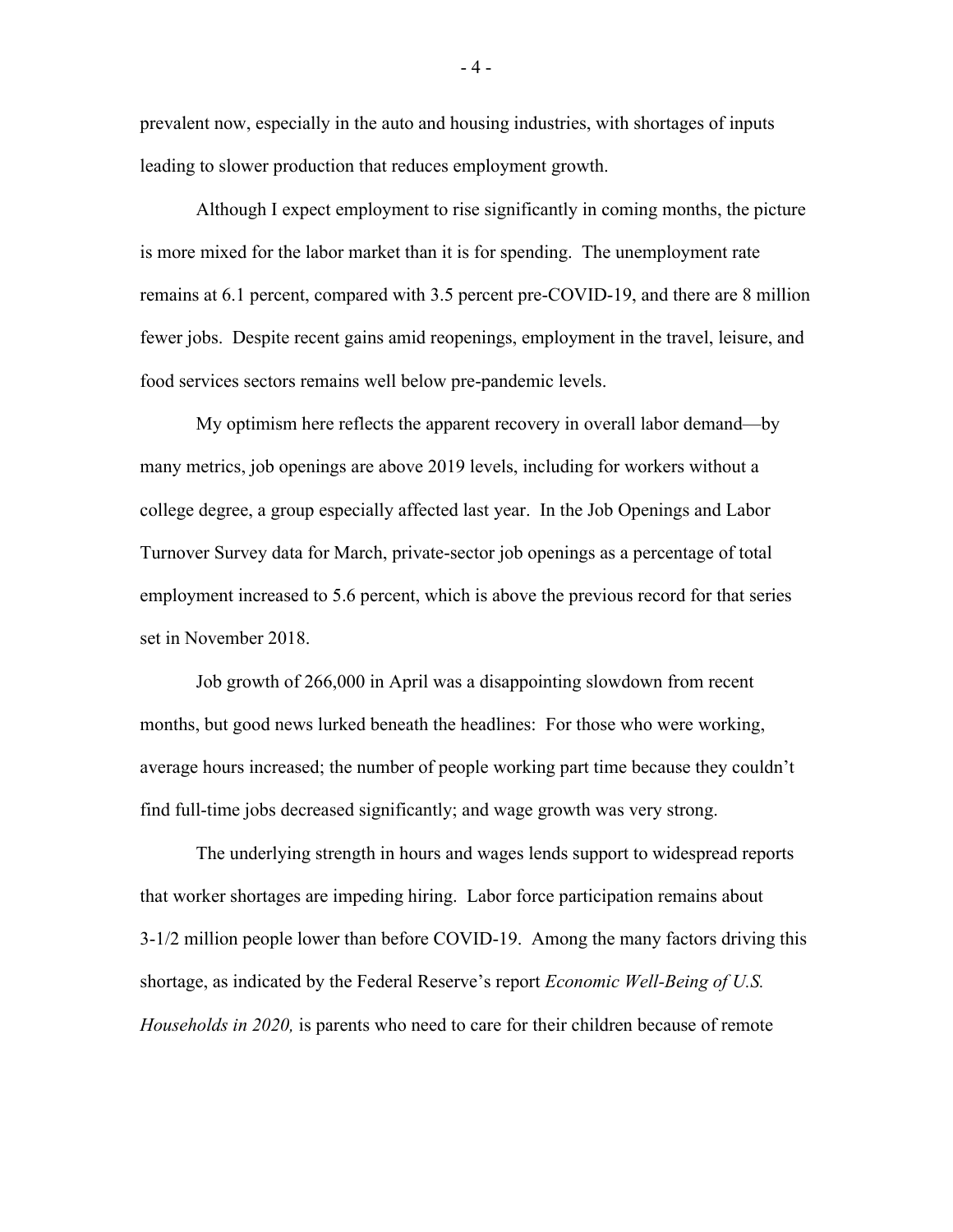school and aftercare.<sup>[3](#page-5-0)</sup> We have also seen a wave of retirements by older workers in the past year. And, although the evidence is mixed, we have received plenty of anecdotal reports about the influence of generous unemployment benefits and large cash payments on the willingness of workers to return to work. But those benefits are slated to expire over the summer, and I hope that a fuller reopening of schools in the fall will ease the pressure on parents. The spike in retirements may well moderate in a stronger economy, as we saw in the year or two before the pandemic. So, while labor shortages could weigh on job creation in coming months, I don't yet perceive this development as significantly slowing the U.S. economy beyond the next few months.

Now let's turn to the other half of the Federal Reserve's economic goals, inflation. As I mentioned last week during congressional testimony, I agree with the widespread view among my colleagues on the Federal Open Market Committee (FOMC) and most private forecasters that the recent rise in inflation to well above 2 percent is driven by temporary factors. I expect inflation to begin subsiding at some point over the next several months and to be running close to 2 percent again at some point during 2022. Market-implied inflation expectations have risen only to the levels that prevailed in the early 2010s, after which inflation never ran consistently above 2 percent, and most survey measures are sending similar signals. Therefore, I consider these recent increases in inflation expectations a welcome development, reversing the large declines seen last spring and perhaps edging up in response to the message in the FOMC's new policy framework. That said, my optimistic outlook for growth and employment places me

- 5 -

<span id="page-5-0"></span><sup>&</sup>lt;sup>3</sup> See Board of Governors of the Federal Reserve System (2021), "Federal Reserve Board Issues Report on the Economic Well-Being of U.S. Households," press release, May 17, [https://www.federalreserve.gov/newsevents/pressreleases/other20210517a.htm.](https://www.federalreserve.gov/newsevents/pressreleases/other20210517a.htm)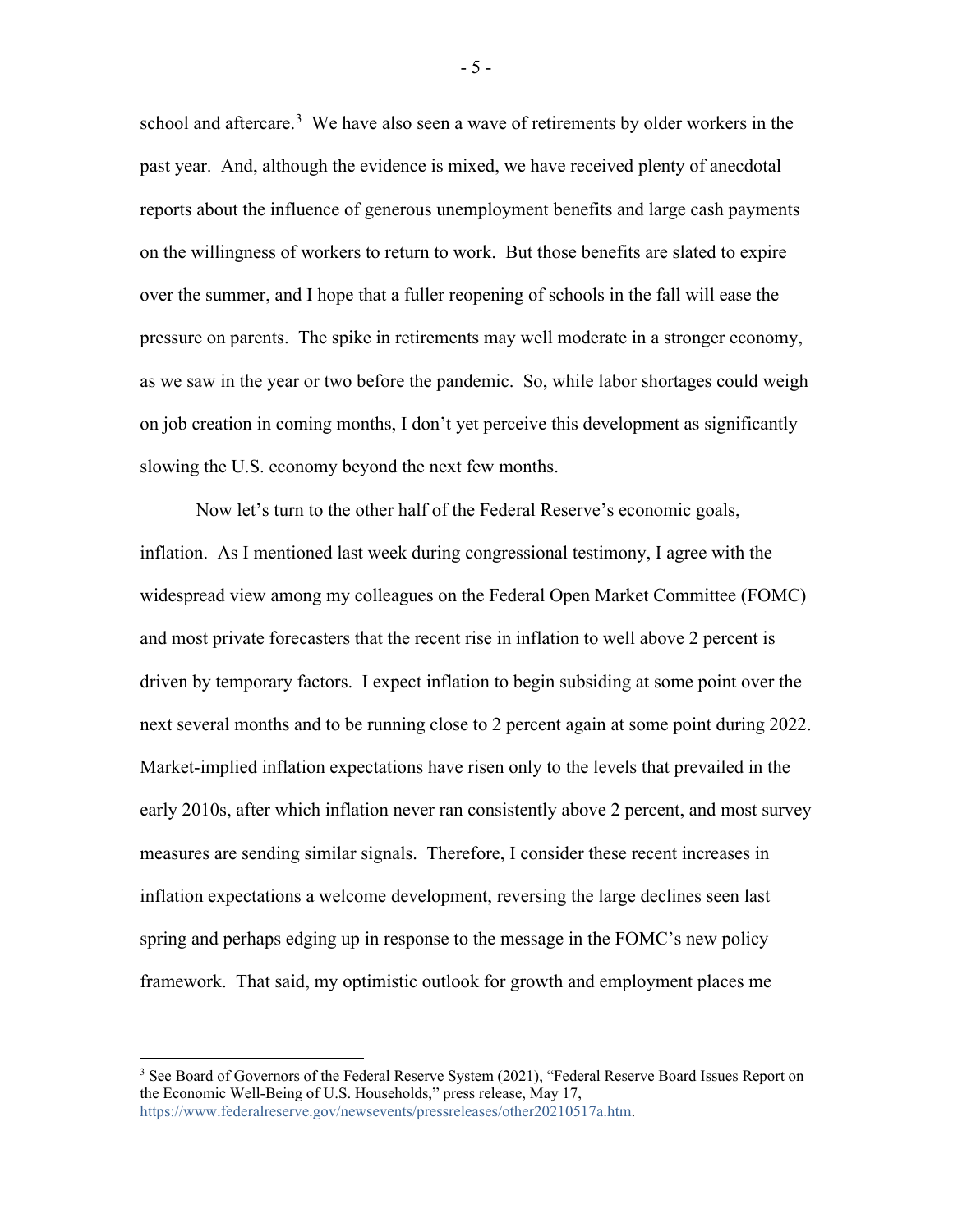among those who see the risks to inflation over the medium term as weighted to the upside, relative to my baseline forecast. Broadly speaking, there are three reasons for this.

First, there are wage pressures. A moment ago, I celebrated the upturn in wages in April, but it may be a sign that the torrid growth of the economy and labor supply shortages have begun pushing up wages faster than occurred with the moderate economic growth over much of the past decade. Wages are a large component of business costs that could pass through to prices more readily than increases in the cost of other inputs. It seems like a paradox that there could be labor supply problems and wage pressures at 6 percent unemployment, but it is also a fact. Some of this surprising outcome reflects temporarily lower labor force participation coming out of the enormous economic shock last spring, but some of the Fed's business contacts have said that shortages of skilled laborers—particularly in manufacturing, transportation, and construction—predated COVID-19 and are likely to persist.

Another factor that I referred to earlier—fiscal policy—carries potential costs as well as obvious benefits. Even as the huge amount of stimulus money in people's pockets has been boosting income and spending in eye-popping ways, much of that stimulus was saved. A larger-than-expected or faster release of those accumulated savings while the economy is already growing rapidly could result in output exceeding potential output by more than it has in decades. It is reasonable to ask if the strength of spending stemming from this unprecedented fiscal stimulus will put significant upward pressure on inflation as households and businesses emerge further from the COVID

- 6 -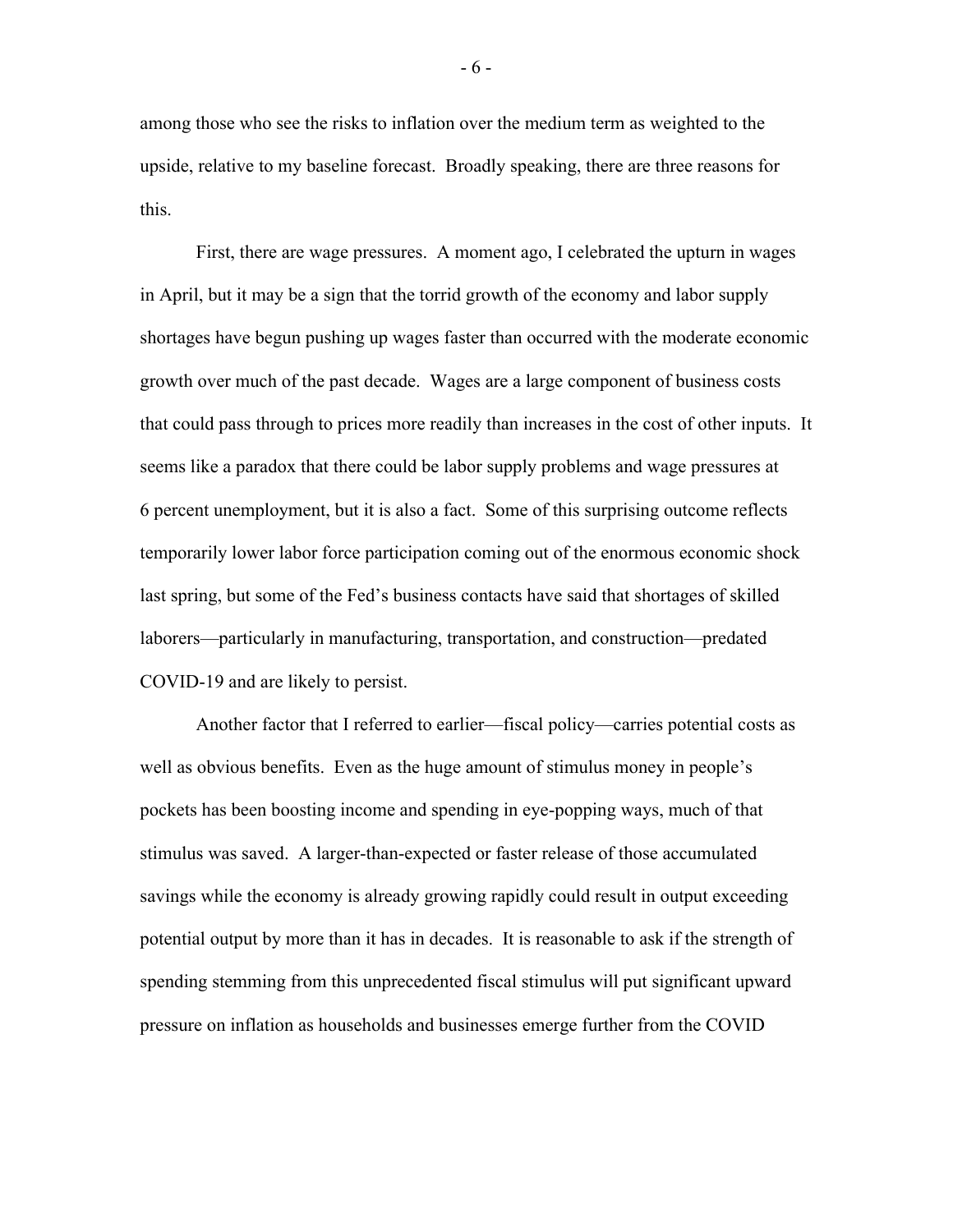event. But, at least to date, the latest round of stimulus seems to be supporting spending and growth without causing an inordinate rise in interest rates or inflation expectations.

That outcome aligns with the advice of those in the economics profession who have produced research in recent years that leaves them much more comfortable with high deficits and debt, at least in countries with low interest rates, than they used to be.<sup>[4](#page-7-0)</sup> In 2006, when I was serving as Under Secretary of the Treasury, we were subject to harsh criticism for running a deficit of not quite \$250 billion, with total debt held by the public at 3[5](#page-7-1) percent of GDP.<sup>5</sup> By contrast, in 2021, the deficit is currently projected to be \$3.4 trillion, and total debt held by the public at the end of fiscal year 2020 was 100 percent of  $GDP<sup>6</sup>$  $GDP<sup>6</sup>$  $GDP<sup>6</sup>$ 

Further fiscal policy actions are, of course, the purview of the Congress and the Administration. History tells us that once the dreadnought of government spending gathers speed, it is difficult and slow to turn around. Surely the deficits being run to offset the COVID-related shocks have made it even more critical to address the sustainability of government debt in the years ahead.

And, finally, recent monthly readings on import prices, producer prices, and consumer prices have all come in above consensus expectations. These upside surprises cannot be attributed to base effects. It is true that many of the factors driving the April

<span id="page-7-2"></span><span id="page-7-1"></span><span id="page-7-0"></span><sup>4</sup> See Olivier Blanchard (2019), "Public Debt and Low Interest Rates," *American Economic Review,* vol. 109 (April), pp. 1197–229; Lawrence H. Summers (2018), "Secular Stagnation and Macroeconomic Policy," *IMF Economic Review,* vol. 66 (June), pp. 226–50; and Jason Furman and Lawrence Summers (2020), "A Reconsideration of Government Debt in an Era of Low Interest Rates," presentation to the Hutchins Center on Fiscal and Monetary Policy and Peterson Institute for International Economics,<br>December 1, https://www.piie.com/system/files/documents/furman-summers2020-12-01ppt.pdf. <sup>5</sup> For the deficit projection for 2021, see Congressional Budget Office (2021), *The Budget and Economic Outlook: 2021 to 2031* (Washington: CBO, March), [https://www.cbo.gov/publication/57239.](https://www.cbo.gov/publication/57239)<br><sup>6</sup> See Federal Reserve Bank of St. Louis (2021), "Federal Debt: Total Public Debt as Percent of Gross Domestic Product," FRED Economic Data (accessed May 21), [https://fred.stlouisfed.org/series/GFDEGDQ188S.](https://fred.stlouisfed.org/series/GFDEGDQ188S)

- 7 -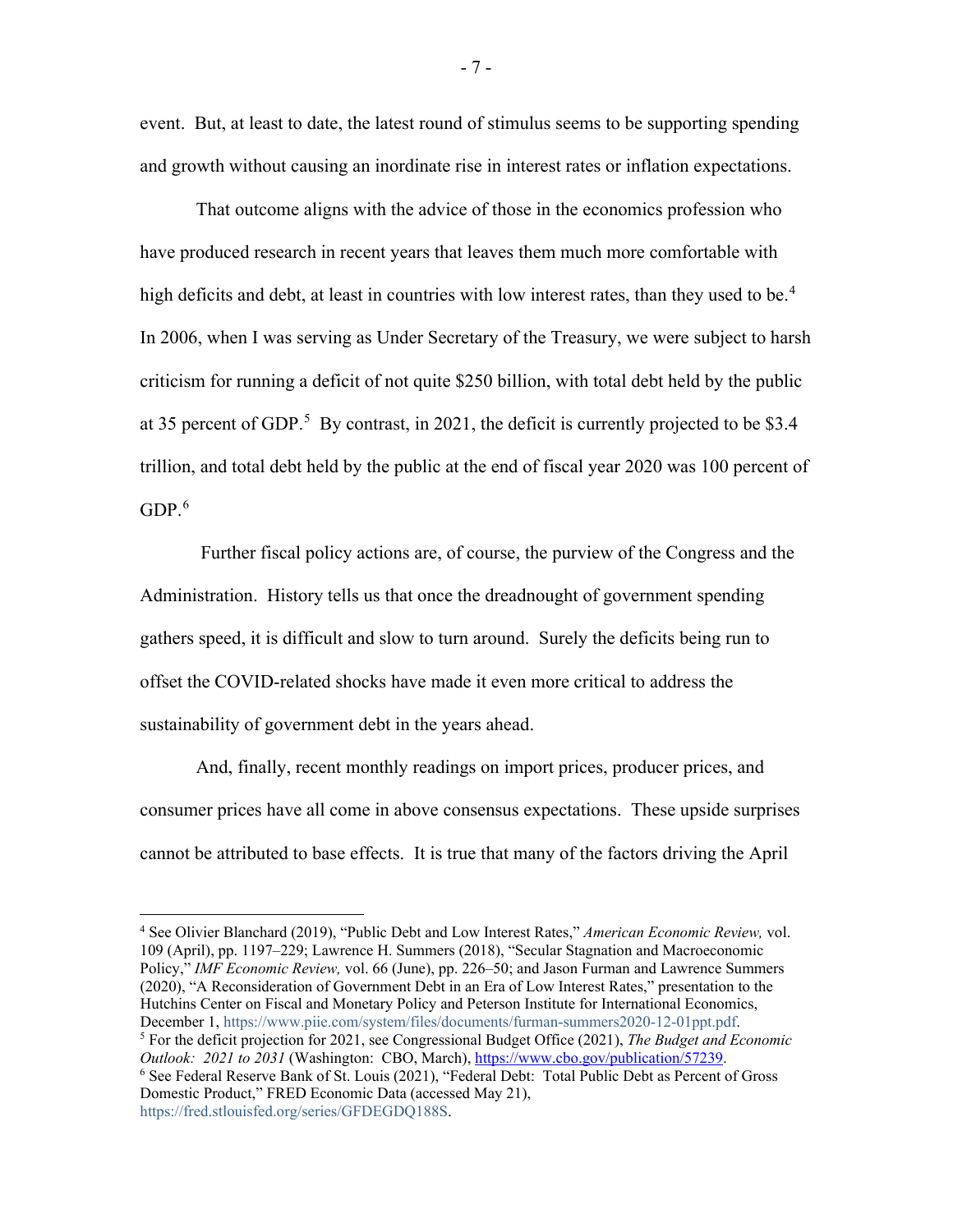consumer price index report and other inflation surprises continue to be supply bottlenecks, and it is reasonable to conclude that these will ease over time. But clearing some of those supply disruptions will require additional investment and the time to expand production capacity. If these shortages persist into 2022, people may adjust their expectations higher for future inflation, which could make above-target inflation more persistent than we currently expect.

I don't want to overstate my concern—I am not worried about a return to the 1970s. We designed our new monetary policy framework for the very different world we live in now, which involves an equilibrium for the economy with slow workforce growth, lower potential growth, lower underlying inflation, and, therefore, lower interest rates. One of those differences is that the kinds of "wage-price spirals" that characterized inflation dynamics in the 1970s have not been present for a long time. It's quite possible that this situation now prevails because inflation is never high enough for long enough to enter decisionmaking in a material way.

So, what are the implications for monetary policy? I am fully committed to the FOMC's new monetary policy framework and the two pieces of related guidance that we have put in place for asset purchases and the federal funds rate to implement that framework. The conditions required to change the pace of asset purchases and those required to increase the federal funds rate are sequential: The latter requires improvement in the economy that clears a much higher bar. Let me address each of those in turn.

The guidance on asset purchases, introduced in December, commits us to increasing our holdings of securities at least at the current pace until substantial further

- 8 -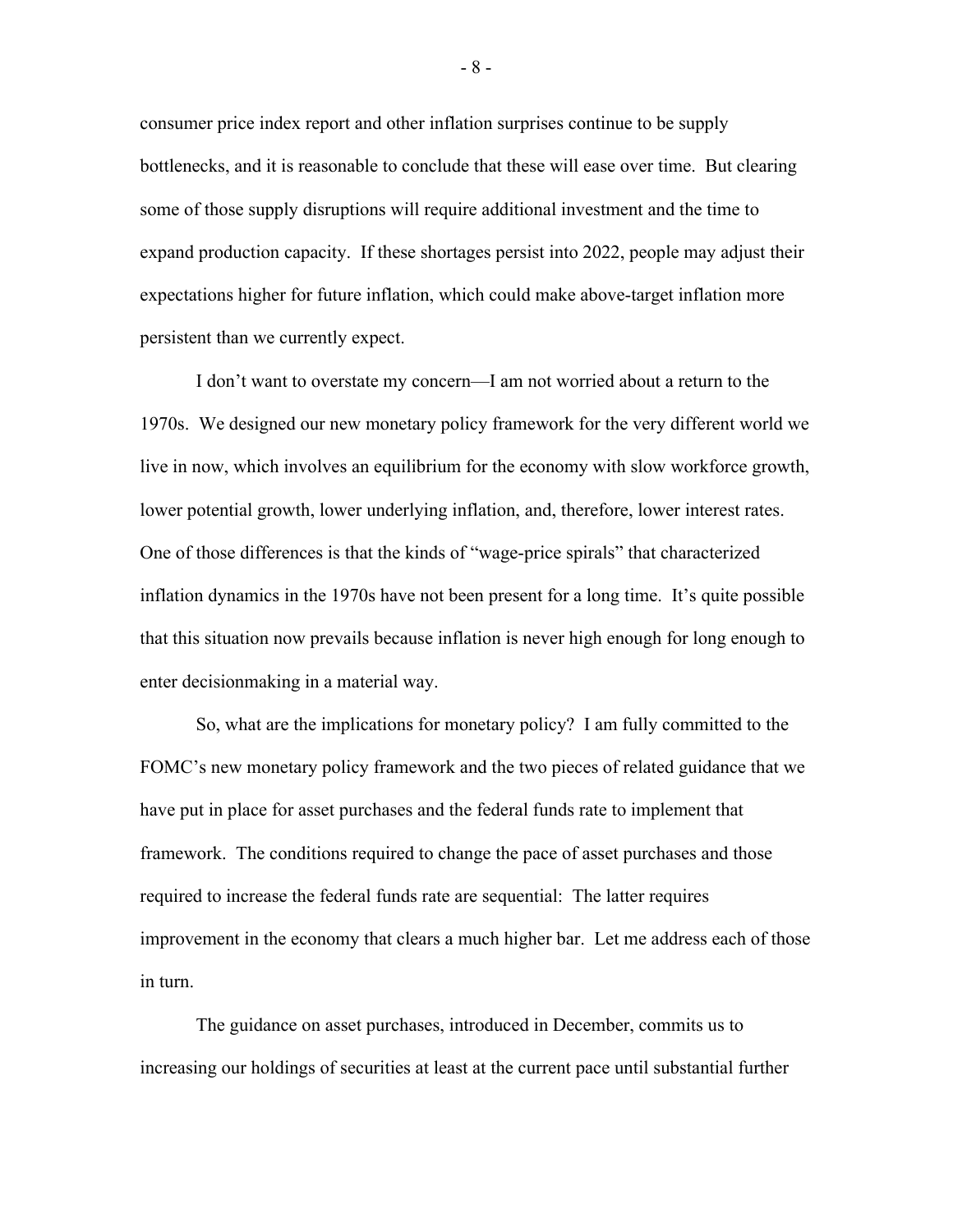progress has been made toward the Committee's maximum-employment and pricestability goals. My personal view is that the rise in inflation—even after discounting temporary factors—and inflation expectations since December will prove sufficient to satisfy the standard for inflation in the guidance around asset purchases later this year, but improvement in the labor market has been slower than I would have liked. For instance, the unemployment rate has decreased only 0.6 percentage points to 6.1 percent, and the labor force participation rate is still nearly the same as it was at the time of the December meeting. Therefore, we need to remain patient in the face of what seem to be transitory shocks to prices and wages so long as inflation expectations continue to fluctuate around levels that are consistent with our longer-run inflation goal.

For me, it is a question of risk management. The best analysis we currently have is that the rise in inflation to well above our target will be temporary. But those of us on the FOMC are economists and lawyers, not prophets, seers and revelators. We could be wrong; and what happens then? Part of the calculus in balancing the risks of either overshooting or undershooting our 2 percent goal is that the Fed has the tools to address inflation that runs too high, while it is more difficult to raise inflation that falls below target. If we're wrong, we know how to bring inflation down. But if our assessment is correct that inflation is temporary, it would be unwise for us to take actions that might slow the recovery prematurely by trying to stay ahead of inflation, when our best estimate is that we are not far behind.

If my expectations about economic growth, employment, and inflation over the coming months are borne out, however, and especially if they come in stronger than I expect, then, as noted in the minutes of the last FOMC meeting, it will become important

- 9 -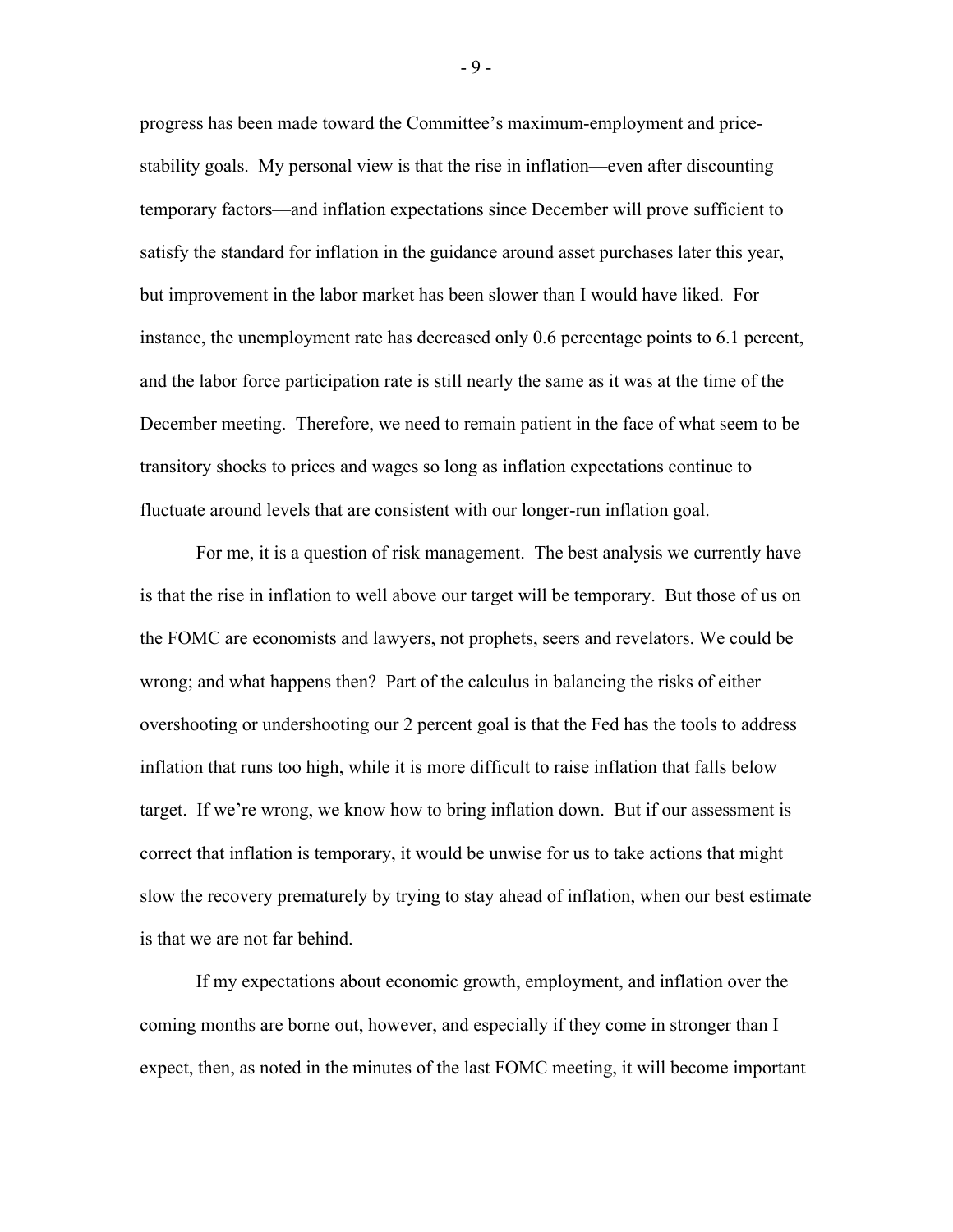for the FOMC to begin discussing our plans to adjust the pace of asset purchases at upcoming meetings. In particular, we may need additional public communications about the conditions that constitute substantial further progress since December toward our broad and inclusive definition of maximum employment. This standard presents inherent communications challenges because it cannot be summarized by a single labor market indicator, such as the unemployment rate thresholds used in the Committee's interest rate forward guidance between late 2012 and late 2013.

In contrast, the time for discussing a change in the federal funds rate remains in the future.<sup> $\frac{1}{1}$ </sup> The guidance for the federal funds rate commits to maintain the current rate until labor market conditions are consistent with our goal of maximum employment and inflation not only has reached 2 percent, but also is on track to moderately exceed 2 percent for some time. In the FOMC's most recent Summary of Economic Projections, no participants—even those with optimistic growth forecasts such as I've outlined today—thought it appropriate that liftoff occur before 2022. Perhaps even more important than the timing of liftoff will be the expected trajectory of rate increases afterward, and you can see that even among participants with an earlier expected liftoff, those paths are quite shallow. Thus, I expect that monetary policy will remain highly accommodative for some time.

Let me conclude with a few thoughts on financial stability. As the Fed's most recent *Financial Stability Report* notes, the bright outlook, ample supply of credit, and accommodative fiscal and monetary policy have pushed some asset valuations to very high levels that could be subject to sharp reversals if expectations are not met. Likewise, business debt is high relative to past experience, which is a good reason to carefully

- 10 -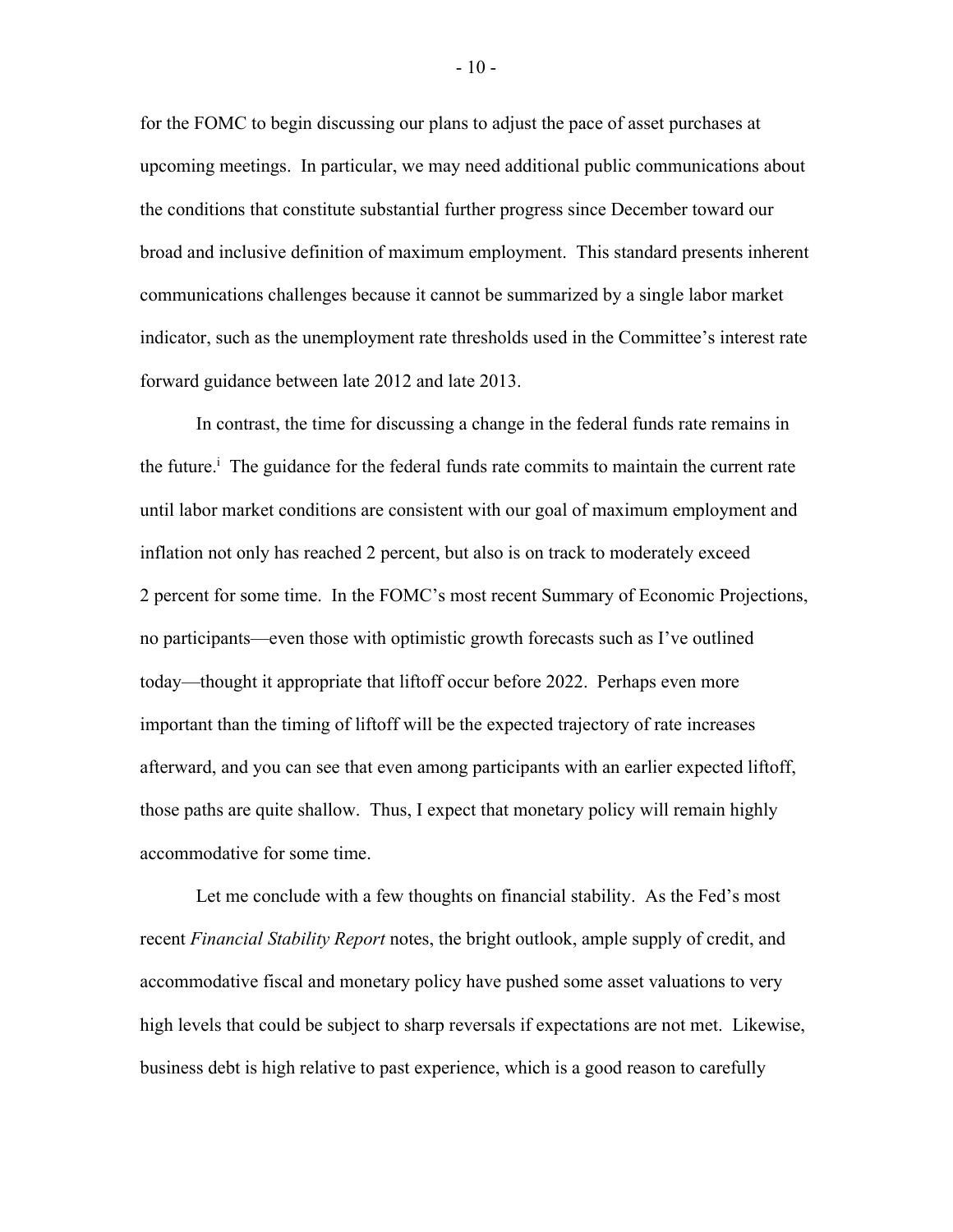weigh the risks. But the strong economy reassures me here: Earnings are growing, many businesses have ample stockpiles of cash, expected bond defaults are below their longrun medians, and the pace of credit rating downgrades has slowed to a trickle.

When I think about financial stability, I think most directly about resilience to shocks, and it would be hard to imagine a better test of that resilience than what occurred in the spring of 2020. Banks met extraordinary demands for credit last spring from nonfinancial businesses and households while simultaneously providing forbearance on millions of existing loans and building substantial loss reserves, all without significant strains to their overall health. The largest banks at the core of the financial system are better capitalized than they have been in decades, and these institutions are sitting on large amounts of highly liquid assets while relying on relatively low levels of short-term funding. The banking sector is strong.

I also see a resilient household sector. Household credit is primarily owed by borrowers with prime credit scores, rising home prices have most homeowners flush with equity, and, as I noted earlier, households are sitting on a large stock of savings.

It is true that there are structural vulnerabilities in the nonbank financial sector, particularly money funds and hedge funds, and these are being scrutinized by U.S. and international authorities, including the Financial Stability Board under my chairmanship.<sup>[7](#page-11-0)</sup> But I believe these risks are manageable, and I come down on the side of the research that concludes these and other concerns are best addressed by targeted financial regulation

- 11 -

<span id="page-11-0"></span><sup>7</sup> See Department of the Treasury (2020), "President's Working Group on Financial Markets Releases Report on Money Market Funds," press release, December 22, [https://home.treasury.gov/news/press](https://home.treasury.gov/news/press-releases/sm1219)[releases/sm1219;](https://home.treasury.gov/news/press-releases/sm1219) and Financial Stability Board (2020), *Global Monitoring Report on Non-Bank Financial Intermediation 2020* (Basel: FSB, December), [https://www.fsb.org/2020/12/global-monitoring-report-on](https://www.fsb.org/2020/12/global-monitoring-report-on-non-bank-financial-intermediation-2020/)[non-bank-financial-intermediation-2020.](https://www.fsb.org/2020/12/global-monitoring-report-on-non-bank-financial-intermediation-2020/)